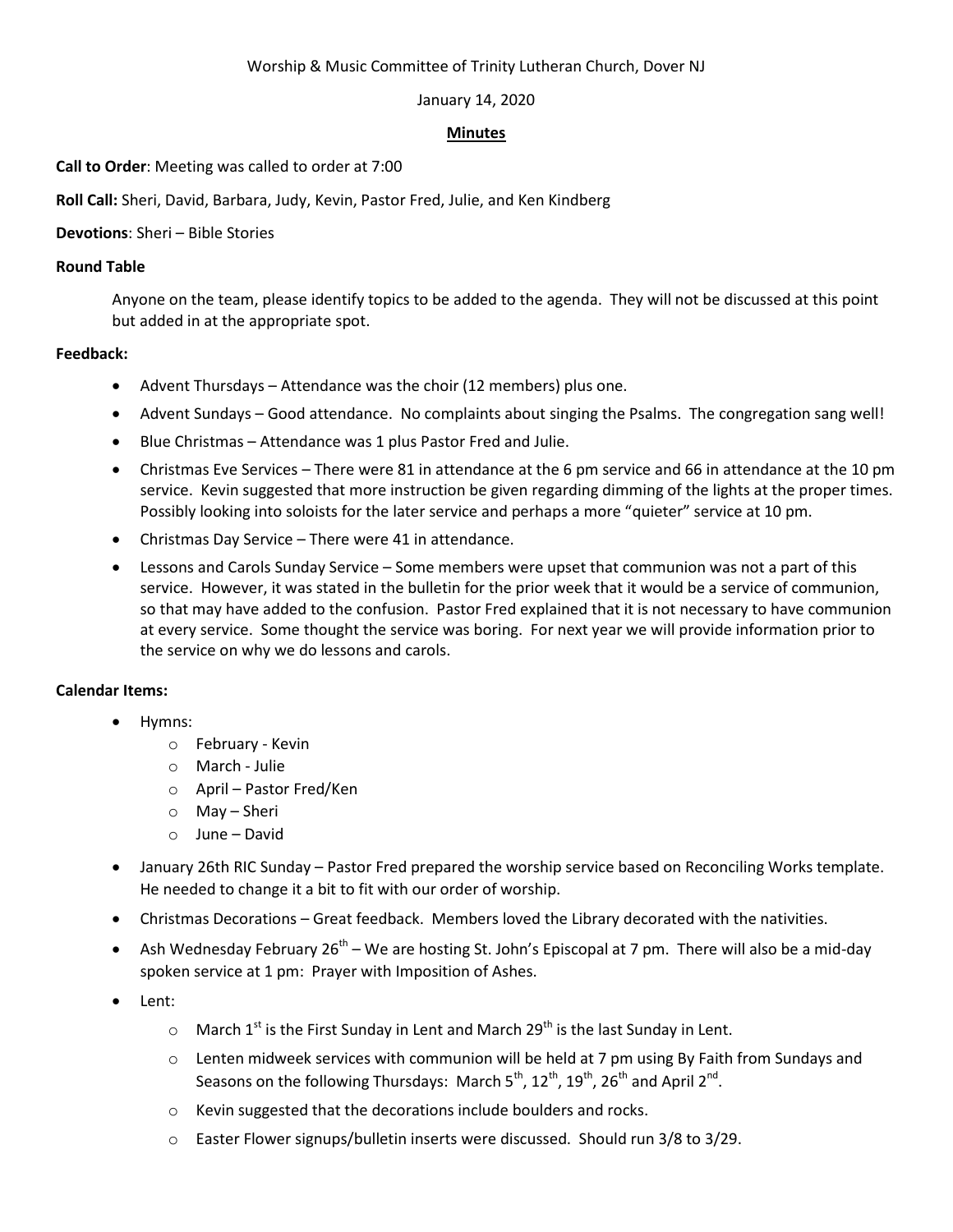- $\circ$  Will make sure Jane C. will still order the palms which is usually done in March. Will use the same type of palm.
- Palm Sunday is April  $5^{th}$  Discussed using the Passion and possibly acting out portions or a dialog. Will wait to decide at a future meeting. Kevin is aiming for brass on Palm Sunday.
- Maundy Thursday is April  $9^{th}$  The choir and others stripping the altar need better instruction as to how and where to place the removed items.
- Good Friday is April  $10^{th}$  Kevin presented a choral and word piece, 7 Last Words. He said excerpts from it could be used for this service.
- **Easter Vigil will be held on April 11**<sup>th</sup> at 7 pm.
- Easter Sunday One service at 9:30 am. Kevin would like brass with possibly timpani.
- On Sunday March  $1<sup>st</sup>$  the setting will change to setting 2.

## **Follow up items**

Choir Scholarship Program update – 3 sometimes 4 students. Heather has a conflict at times with her church service.

## **New Business**

- o Several non-WM members have taken on WM task and we will send thank you notes. Also thank Barbara for her service as Chairperson of Altar Guild.
	- o Barbara Terreri for her Chairperson of Altar Guild Judy
	- o Earl Baderschneider for polishing the offering plates Julie
	- o Bill Eberly for taking the huge balsam hill cardboard boxes away Sheri
	- o Jane Kraus for repairing choir robes and altering linens and paraments Kevin
- $\circ$  Kathy solicited other florists since we are having issues with Tony (formerly Sunnyside). He is now sharing space with a florist in Mine Hill. On two Sundays there were no flowers delivered even though they were ordered. Also on one delivery the flowers were the incorrect color and not what was ordered. Sheri recommended switching to Victor's Flowers in Dover on February 1st. She will let Kathy know. This will give Victor's time to order Easter flowers, etc. The cost for altar flowers will go up to \$40 for 2 arrangements. This is up from \$35 for 2.
- $\circ$  Review of Sunday service time. There was much discussion on how to handle this so that members know their voices are heard. We will invite them to come to the next W&M meeting on February 18<sup>th</sup> when the formal decision will be made. We will also have members available after church services on February 9<sup>th</sup> and 16<sup>th</sup> to solicit any comments regarding the service time. Sheri will write an article for the newsletter. Sheri will provide attendance statistics.
- $\circ$  Sheri stated that a large container with the heavy ceramic nativity in it was removed from the organ pipes area. This nativity is too heavy, cumbersome and chipped. Would like to give it back to whomever donated it. Sheri will take a photograph of it and solicit ownership and removal since this nativity will no longer be used.
- $\circ$  Sheri advised that a consolidating of Christmas decorations will be done soon. They are currently in the Youth Room. After consolidation they will hopefully be moved together to another storage area to be determined.
- $\circ$  David will not be able to attend meetings in February, March and possibly April.

## **Correspondence:** None

**Sub-Committee Reports:** None